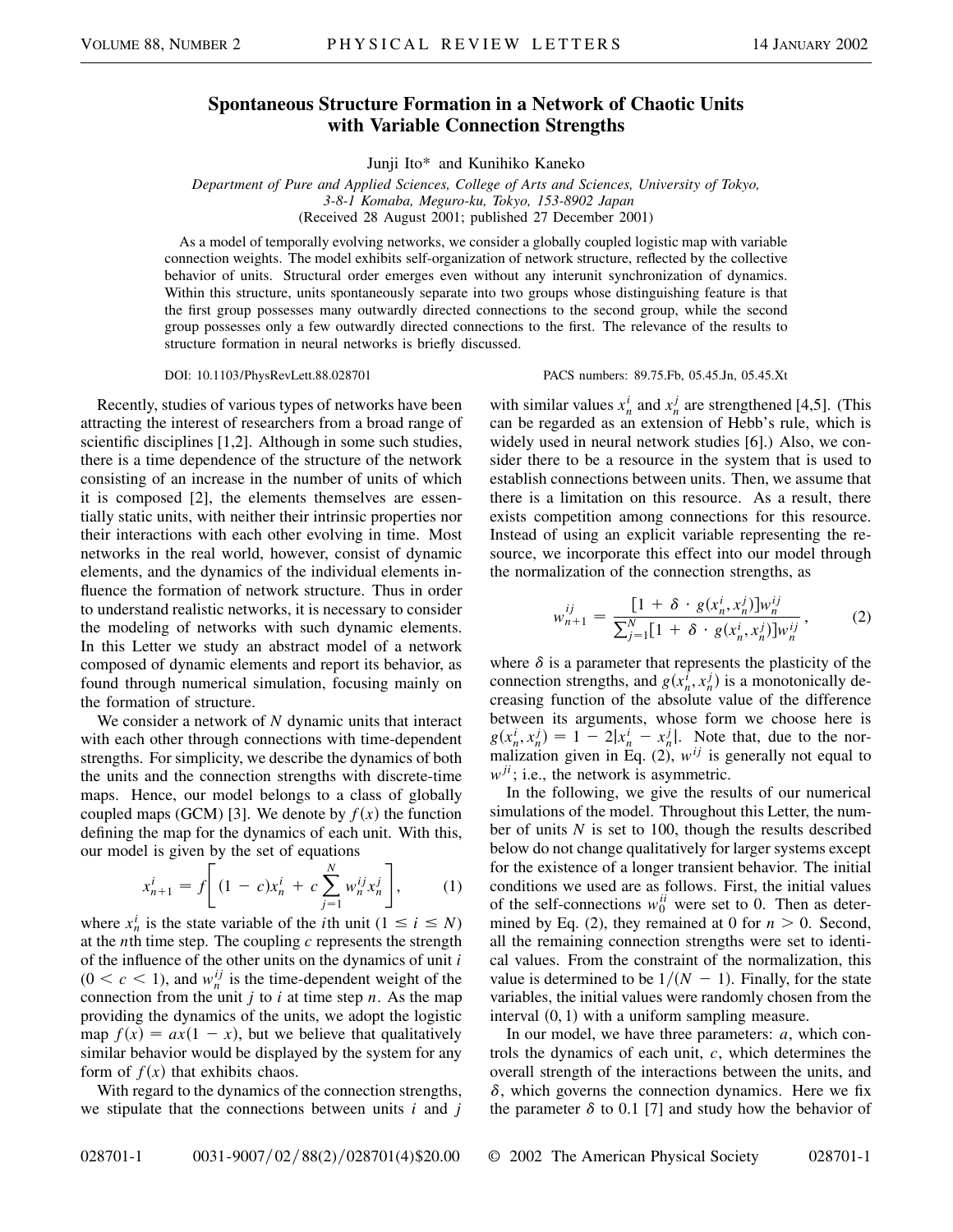the system changes as the function of the values of the parameters *a* and *c*.

It is known that the dynamics of GCM can be classified into four phases, according to the degree of synchronization and clustering among units [3]. In contrast to the conventional GCM, only three of these four phases appear in our system. The first is the coherent phase, in which all the units take the same value and oscillate synchronously. The second is the ordered phase, in which the units split into a few clusters and all the units within each such cluster oscillate synchronously. The third is the desynchronized phase, in which there is no synchronization between any two units [8].

Corresponding to the different types of collective behavior, different network structures emerge. In the coherent phase, all connections have almost identical values and these values do not change over time. In the ordered phase, due to the formation of clusters of units, connections between units that belong to the same cluster have similar finite values, determined by the size of the cluster, while connections between two units from different clusters tend towards 0. In this case, too, the network is static. The situation is different, however, in the desynchronized phase, in which connection strengths can change, and the network structure is not fixed over time. The structure of the network in this phase is complicated, but not completely random. In this Letter we consider only the phenomena observed in this desynchronized phase, because we are presently interested in the behavior of dynamic networks. This phase roughly corresponds to the parameter ranges  $3.7 < a < 4.0$  and  $0 < c < 0.2$ . In the simulations reported in the following, parameter values outside these ranges were not used.

To characterize the global behavior of the network in the parameter space, we define some characteristic quantities of the network and study their parameter dependence.

First, as an index of the magnitude of the temporal change of the network, we define an average variation of the connection strength per step. We call this the "activity of the network" and write it

$$
A = \frac{1}{(N-1)^2} \frac{1}{\tau_m} \sum_{i \neq j} \sum_{n=\tau_i}^{\tau_i + \tau_m} |w_n^{ij} - w_{n-1}^{ij}|, \quad (3)
$$

where  $\tau_t$  is the length of the transient period and  $\tau_m$  is the length of the measuring period.

In Fig. 1(a), the activity *A* of the network is plotted with respect to the parameters *a* and *c* on a gray scale. Here  $\tau_t$  and  $\tau_m$  were chosen as 100 000 and 1000, respectively. A broad band of high activity is seen around the line *c*  $0.15 \times (a - 3.7)$ , corresponding to the bright region in Fig. 1(a). Note that there is no synchronization between the dynamics of the units anywhere in the parameter space shown in Fig. 1(a). Nevertheless, there is a rather wide region of quite low activity. In most of this region, most of the units exist in pairs, with the units in each such pair having nonzero connections only between each other, forming fixed pairs in the network. While the dynamics



FIG. 1. Gray scale plots of network quantities with respect to the parameters *a* and *c*, with a discretization of 0.01 for both. (a) The activity *A* of the network. Brighter shades correspond to higher network activity. (See the text for the definition of the quantity *A*.) (b) The variance of the total weight of outwardly directed connections  $W_{\text{out}}^i$ . Brighter shades correspond to larger variance.

of two units forming a pair are not synchronized, they are highly correlated.

In the regime of high activity, more complex and dynamic network structure is formed. To observe this, we consider the average connection matrix, denoted as *W<sup>ij</sup>* and defined as the temporal average of  $w_n^{ij}$ :  $W^{ij} =$ <br>
<sup>1</sup>  $\nabla^{\tau_i + \tau_m} w^{ij}$  where  $\tau_n$  and  $\tau_n$  were introduced in t*m*  $\sum_{n=\tau_i}^{\tau_i+\tau_m} w_n^{ij}$ , where  $\tau_m$  and  $\tau_t$  were introduced in Eq. (3).

If the dynamics of the connection strength are completely random, it is expected that the average connection strengths will take almost identical values for each *i* and *j*, and the variance among units will decrease to 0 as the averaging time increased. In contrast, if there exists structure in a network with high activity, there should be some variance among units in  $W^{ij}$ . Keeping this in mind, we consider the sum of the average connection strengths emanating from one unit:  $W_{\text{out}}^i = \sum_{j=1}^N W^{ji}$ . We calculated the variance of  $W_{\text{out}}^i$  over *i* for different parameter values. The result is displayed in Fig. 1(b) for  $\tau_t = 100000$  and  $\tau_m$  = 1000. We find that a large variance is observed just below the line  $c = 0.15 \times (a - 3.7)$ .

In comparing Figs.  $1(a)$  and  $1(b)$ , we can see that the region of high network activity can be decomposed into two regimes: one with a large variance of  $W_{\text{out}}^i$  [for  $c <$  $0.15 \times (a - 3.7)$ ], and the other with small  $W_{\text{out}}^i$  [for  $c >$  $0.15 \times (a - 3.7)$ ]. As mentioned above, a large variance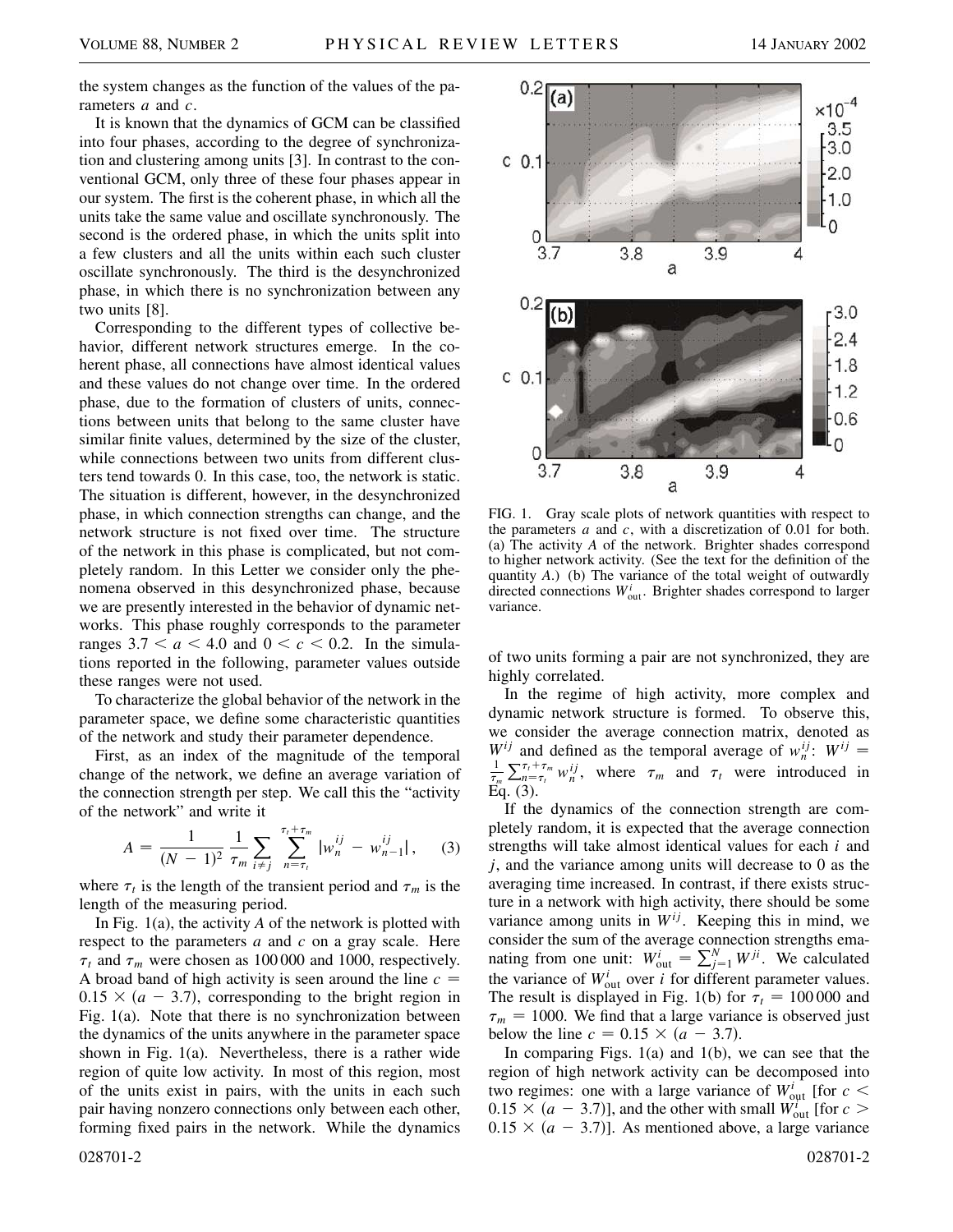in the active regime indicates the existence of some structural order in a temporally evolving network.

In the following, we investigate the structural characteristics of this dynamic yet ordered network. In particular, we consider the parameter values  $a = 3.97$  and  $c = 0.12$ , which correspond to the largest variance in the active regime. However, we point out that the general characteristics of the network do not depend sensitively on this special choice of the parameter values.

First, we study the structural change over time from the initial all-to-all-type network to the eventual highly structured one by considering the dependence on the averaging time of  $W_{\text{out}}^i$ . In Fig. 2, we plot series of  $W_{\text{out}}^i$  as functions of the measuring time  $\tau_m$  (with fixed transient time  $\tau_t$  = 0) for a single trial [9]. Each line represents a series of  $W_{\text{out}}^i$  for a particular value of *i*.

This figure shows that units separate into two groups: one with large values of  $W_{\text{out}}^i$  and one with small values [10]. The separation becomes more distinct as the measuring time increases, although the separation process seems to be nearly completed by the  $3 \times 10^6$ th step, because after this time, we do not observe the migration of any unit between the two groups. Also, this figure shows that the fluctuations of  $W_{\text{out}}^i$  are larger for the large  $W_{\text{out}}^i$  group. This implies that  $W_{\text{out}}^i$  for a unit in this group occasionally takes small values for a certain period. By contrast, a unit of the small  $W_{\text{out}}^i$  group will only very rarely take large values of the total weight. In this sense, the small  $W_{\text{out}}^i$ group is more stable.

To quantify the detailed properties of the network structure, we digitize the connections as follows: If  $w^{ij}$  exceeds a threshold value, namely,  $1/(N - 1)$ , we assign a connection from unit *j* to unit *i*; otherwise no connection is assigned. This threshold  $1/(N - 1)$  is equal to the connection value in the case that a unit uniformly connects to all the others. Hence it is a natural criterion for distinguishing "strong" connections.

Using this method, we can represent the network by a graph. We composed graphs from snapshots of  $w^{ij}$  at the 500 000th step for many initial conditions. From these graphs, we calculated distribution of the degree of reception and emission. The degree of reception is the number of connections directed at a unit (subsequently referred to as "inwardly directed" connections) and the degree of emission is the number of connections emanating from a unit (subsequently referred to as "outwardly directed connections"). The distributions of these two quantities are shown in Fig. 3.

The distribution of the degree of reception has a unimodal shape, with a peak at about 8 degrees. Hence, with regard to the inwardly directed connections, this network has a single scale. This is mainly due to the competition among inwardly directed connections, resulting from their normalization.

By contrast, the distribution of the degree of emission has a bimodal shape, which can be decomposed into two components. One component is a distribution with exponential decay, corresponding to the small  $W_{\text{out}}^i$  group in Fig. 2. The other component is the unimodal distribution with a peak at about 45 degrees, corresponding to the large  $W_{\text{out}}^i$  group in Fig. 2.

Considering the appearance of the two components in the distribution of the outwardly directed connections, we divide the units into two groups. One group we call the "core group," which consists of units with more than 20 connections, and the other we call the "peripheral group," which consists of all other units. With the parameter values used here, the number of units in the core group is typically 14.

With the partition of units into these two groups, the connections are naturally classified into four groups. The group to which a given connection belongs is determined by the groups to which the two units it connects belong. With obvious identification, we call these groups the



FIG. 2. The total weights of outwardly directed connections  $W_{\text{out}}^i$  as functions of the measuring time for the average connection matrix  $W^{ij}$ . Each curve corresponds to a single unit and represents a series of  $W_{\text{out}}^i$  with different measuring times. The series of  $W_{\text{out}}^i$  for all units are superimposed.



FIG. 3. Distributions of the degrees of reception and emission. A logarithmic scale is used for the vertical axis. The solid curve is the distribution of the degree of emission, and the broken line is that of the degree of reception.